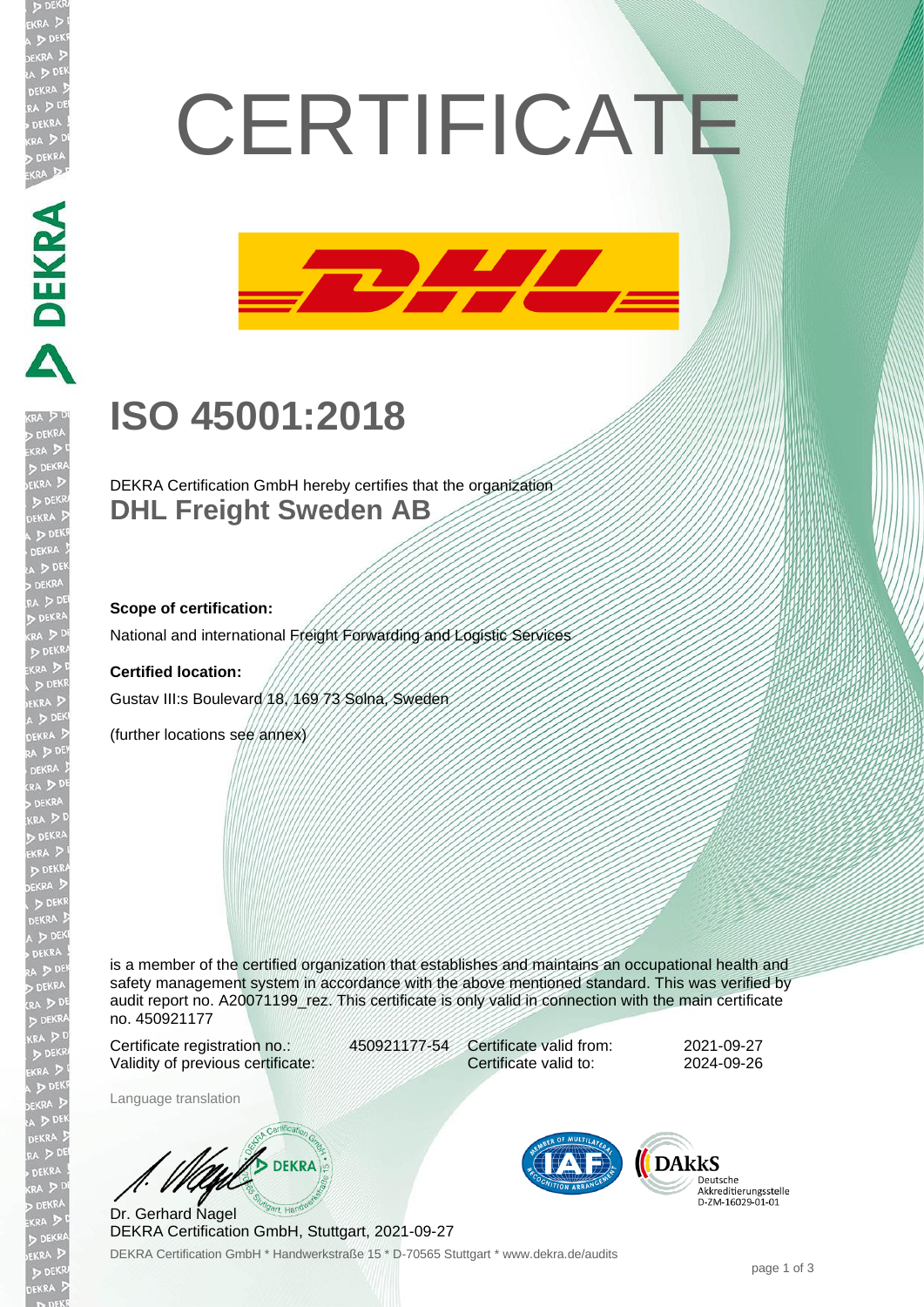AD

**DE** KR/

EKRA

b DE EKRA  $D<sub>DE</sub>$ EKR/

### **Annex to the Certificate No. 450921177-54**

#### valid from 2021-09-27 to 2024-09-26

The following locations / companies belong to the certificate above:

|     | Headquarter                                                                 | <b>Certified location</b>                                    | <b>Scope of certification</b>                                          |
|-----|-----------------------------------------------------------------------------|--------------------------------------------------------------|------------------------------------------------------------------------|
|     | <b>DHL Freight Sweden AB</b>                                                | Gustav III:s Boulevard 18<br>169 73 Solna<br>SE-Sweden       | See page 1                                                             |
|     | at the following locations / at the companies at the<br>following locations |                                                              | <b>Scope of certification</b>                                          |
| 1.  | <b>DHL Freight Sweden AB</b>                                                | Boplatsgatan 4<br>213 76 Malmö<br>SE-Sweden                  | National and international Freight<br>Forwarding and Logistic Services |
| 2.  | <b>DHL Freight Sweden AB</b>                                                | Fabriksgatan 54 C<br>702 23 Örebro<br>SE-Sweden              | National and international Freight<br>Forwarding and Logistic Services |
| 3.  | <b>DHL Freight Sweden AB</b>                                                | Flansbjersvägen 10-12<br>232 91 Arlöv<br>SE-Sweden           | National and international Freight<br>Forwarding and Logistic Services |
| 4.  | <b>DHL Freight Sweden AB</b>                                                | Folkestaleden <sub>5</sub><br>635 10 Eskilstuna<br>SE-Sweden | National and international Freight<br>Forwarding and Logistic Services |
| 5.  | <b>DHL Freight Sweden AB</b>                                                | Fräsaregatan 6<br>302 62 Halmstad<br>SE-Sweden               | National and international Freight<br>Forwarding and Logistic Services |
| 6.  | DHL Freight Sweden AB                                                       | Förmanslänken 9A<br>863 41 Sundsvall<br>SE-Sweden            | National and international Freight<br>Forwarding and Logistic Services |
| 7.  | DHL Freight Sweden AB                                                       | Arabygatan 80<br>352.46 Växjö<br>SE-Sweden                   | National and international Freight<br>Forwarding and Logistic Services |
| 8.  | DHL Freight Sweden AB                                                       | Importgatan 27<br>422/46 Hisings Backa<br>SE-Sweden          | National and international Freight<br>Forwarding and Logistic Services |
| 9.  | <b>DHL Freight Sweden AB</b>                                                | Kommendantvägen 5<br>602 38 Norrköping<br>SE-Sweden          | National and international Freight<br>Forwarding and Logistic Services |
| 10. | <b>DHL Freight Sweden AB</b>                                                | Ljungadalsgatan 10<br>352 46 Växjö<br>SE-Sweden              | National and international Freight<br>Forwarding and Logistic Services |
| 11. | <b>DHL Freight Sweden AB</b>                                                | Lövgrensvägen 4<br>572 36 Oskarshamn<br>SE-Sweden            | National and international Freight<br>Forwarding and Logistic Services |
| 12. | <b>DHL Freight Sweden AB</b>                                                | Norrkämstaleden 7<br>827 31 Ljusdal<br>SE-Sweden             | National and international Freight<br>Forwarding and Logistic Services |
| 13. | <b>DHL Freight Sweden AB</b>                                                | Nya Terminalgatan 4<br>954 32 Gammelstad<br><b>SE-Sweden</b> | National and international Freight<br>Forwarding and Logistic Services |
| 14. | <b>DHL Freight Sweden AB</b>                                                | Paketvägen 10<br>702 36 Örebro<br>SE-Sweden                  | National and international Freight<br>Forwarding and Logistic Services |
| 15. | <b>DHL Freight Sweden AB</b>                                                | Regnvindsgatan 8<br>652 21 Karlstad<br>SE-Sweden             | National and international Freight<br>Forwarding and Logistic Services |

DEKRA Certification GmbH \* Handwerkstraße 15 \* D-70565 Stuttgart \* www.dekra.de/audits